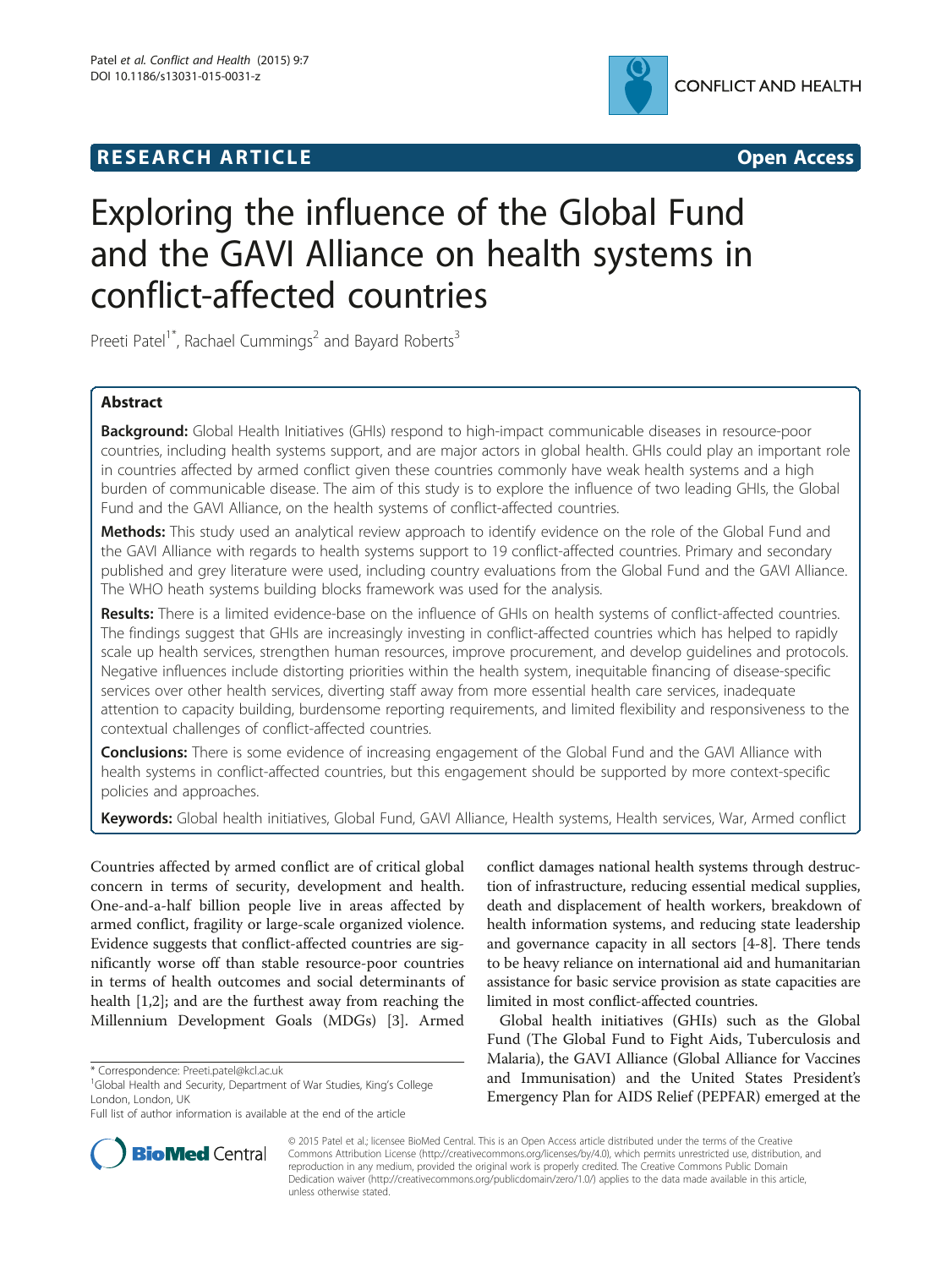start of the new millennium in the context of a firm commitment made by international donors to deliver diseasespecific health programmes in resource-poor countries [[9-11\]](#page-7-0). GHIs are global health partnerships involving a variety of state and non-state actors such as private sector and civil society organizations and provide a model for financing and implementing disease control programs in low and middle-income countries and regions globally [[12\]](#page-7-0). GHIs provide substantial resources to recipient countries, including conflict-affected countries, to deliver specific health interventions such as vaccines, insecticide treated bed nets, and anti-retroviral therapy. Since 2009, through the work of two major processes of the High Level Task Force on Innovative International Financing for Health Systems and the Maximizing Positive Synergies between Health Systems and Global Health Initiatives, there has been consensus that optimal health systems are the key to improving health and that GHIs and other donors must move from vertical towards horizontal health financing [[13](#page-7-0)]. While the focus of GHIs work is still on specific communicable diseases, they have in recent years supported national health systems, which directly support their disease specific mandates [[10](#page-7-0),[14](#page-7-0)-[21](#page-7-0)]. Health system support includes short-term activities that improve services, upgrade facilities or provide salary support, while health system strengthening tends to address longer term, comprehensive approaches that seek to improve multiple aspects such as policies, structures, and regulation [[21](#page-7-0)]. This increased GHI support for health system support has largely been in response to criticisms on the negative effects of GHIs on health systems as a result of their vertical programme focus [[22](#page-7-0)]. There has also been some criticism that GHIs do not have clear policy frameworks for holistic health systems strengthening [\[23,24](#page-7-0)]. However, much of the debate and evidence on the role of GHIs and health systems is from stable non-conflict-affected countries. Understanding the interaction between GHIs and health systems support in conflict-affected countries is important as GHIs are major health financers in conflict-affected countries and so have a significant role in strengthening health systems in these countries, even if this focus is principally to support their disease-specific mandates (such as immunisation) [\[3,25-29\]](#page-7-0). As most conflict-affected countries have very little government financial resources for health systems, it is important to study the role of GHIs given the substantial influence they may have in health developments and state-building in these countries [\[24,30\]](#page-7-0).

The aim of this study was to explore the influence of two leading GHIs, the Global Fund and the GAVI Alliance, on the health systems of conflict-affected countries. We focus on these two GHIs specifically as they are two largest GHIs. PEPFAR is not included in this study as it has only very recently begun focussing on a few conflict-affected countries, with most of its traditional focus on stable

resource-poor countries, and so did not lend itself to further analysis. The Global Fund and GAVI disburse considerable amounts for health to conflict-affected countries: the Global Fund disburses US\$132 million annually for all health activities to conflict-affected countries which is around 25% of all their annual disbursements; while GAVI's annual disbursements were \$38 million to conflictaffected countries which equates to 35% of their total annual disbursements (Table 1, for methodology see [\[31,32](#page-7-0)]. Further information on the Global Fund and the GAVI Alliance is given in Table [2.](#page-2-0) The aim of this study was to explore the influence of the Global Fund and the GAVI Alliance on health systems of conflict-affected countries.

Table 1 Disbursed funding from the Global Fund and GAVI for all health activities to conflict-affected countries between 2005 and 2011

|                                | <b>Global Fund</b>                   |                                          | <b>GAVI</b>                          |                                          |
|--------------------------------|--------------------------------------|------------------------------------------|--------------------------------------|------------------------------------------|
| Country                        | Annual<br>average<br>(US\$ millions) | Annual<br>average<br>per capita<br>(USS) | Annual<br>average<br>(US\$ millions) | Annual<br>average<br>per capita<br>(USS) |
| Afghanistan                    | 1.77                                 | 0.07                                     | 3.83                                 | 0.14                                     |
| Angola                         | 10.15                                | 0.66                                     | 2.38                                 | 0.15                                     |
| Burundi                        | 7.94                                 | 0.91                                     | 3.26                                 | 0.37                                     |
| Central<br>African<br>Republic | 4.93                                 | 1.10                                     | 0.81                                 | 0.18                                     |
| Chad                           | 3.38                                 | 0.35                                     | 1.65                                 | 0.17                                     |
| Colombia                       | 3.60                                 | 0.09                                     | 0.00                                 | 0.00                                     |
| <b>DRC</b>                     | 20.05                                | 0.32                                     | 11.98                                | 0.19                                     |
| Eritrea                        | 5.59                                 | 1.05                                     | 0.48                                 | 0.09                                     |
| Iraq                           | 1.10                                 | 0.04                                     | 0.00                                 | 0.00                                     |
| Liberia                        | 6.66                                 | 2.08                                     | 0.65                                 | 0.20                                     |
| Myanmar                        | 2.75                                 | 0.05                                     | 0.62                                 | 0.01                                     |
| Nepal                          | 4.21                                 | 0.15                                     | 1.14                                 | 0.04                                     |
| Sierra Leone                   | 6.42                                 | 1.31                                     | 0.85                                 | 0.17                                     |
| Somalia                        | 8.46                                 | 0.93                                     | 0.40                                 | 0.04                                     |
| Sri Lanka                      | 2.02                                 | 0.10                                     | 1.13                                 | 0.06                                     |
| Sudan                          | 18.97                                | 0.62                                     | 5.21                                 | 0.17                                     |
| Timor-Leste                    | 1.11                                 | 1.11                                     | 0.04                                 | 0.04                                     |
| Uganda                         | 22.49                                | 0.79                                     | 3.88                                 | 0.14                                     |
| Total                          | 131.62                               | 0.35                                     | 38.29                                | 0.10                                     |

Financial data source is OECD Creditor Reporting

Systems (<http://stats.oecd.org/Index.aspx?datasetcode=CRS1>).

Data are for all health activities and not health systems specifically. US\$ data are constant US\$ with 2011 as the base year, using CRS deflator rates. Population data from US Census Bureau [\(http://www.census.gov/en.html](http://www.census.gov/en.html)). Conflict-affected countries are those classified as in conflict or emerging from conflict based on Uppsala University Conflict Programme Database [http://](http://www.pcr.uu.se/research/ucdp/datasets/) [www.pcr.uu.se/research/ucdp/datasets/\)](http://www.pcr.uu.se/research/ucdp/datasets/). For further details on methodology, see [http://journals.plos.org/plosmedicine/article?id=10.1371/journal.](http://journals.plos.org/plosmedicine/article?id=10.1371/journal.pmed.1000090) [pmed.1000090](http://journals.plos.org/plosmedicine/article?id=10.1371/journal.pmed.1000090).

Syria is not included in the above analysis as the conflict began in 2011.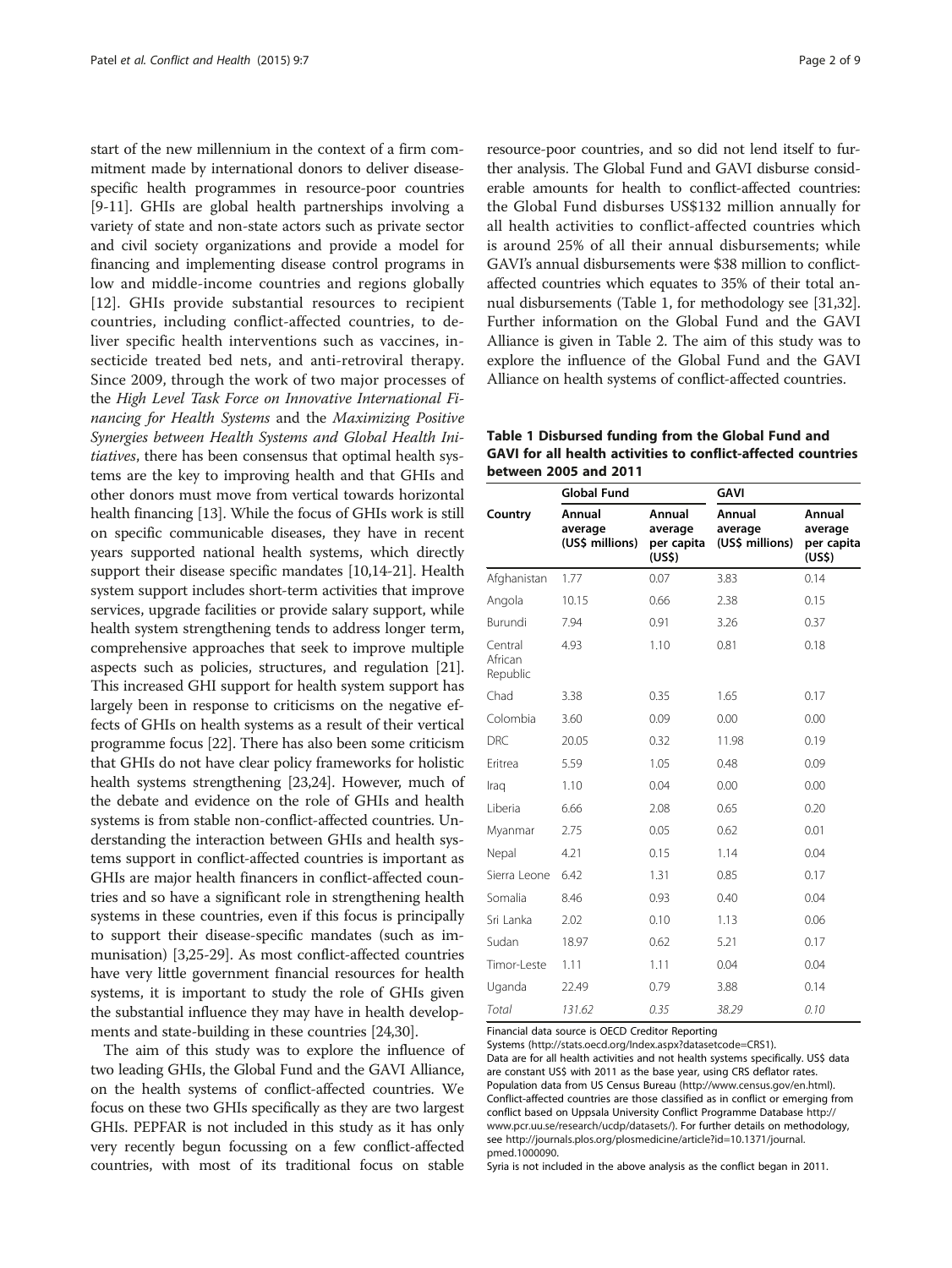#### <span id="page-2-0"></span>Table 2 Global Fund and the GAVI Alliance

#### The Global Fund to Fight Aids, Tuberculosis and Malaria (the Global Fund)

The Global Fund was established in 2002 to significantly increase the resources available to developing countries to address HIV/AIDS, Tuberculosis, and Malaria [\[33\]](#page-7-0). In recent years, the Global Fund has become one of the major multilateral funders in global health. It channels 82% of the international financing for TB, 50% for malaria, and 21% for HIV/AIDS [\[34\]](#page-7-0). The Global Fund began funding for health systems in 2005, and 37% (US\$ 362 million) was allocated to health systems support in 2008 [\[35\]](#page-7-0). Recipient country ownership has been a key feature of the Global Fund's policy. The Global Fund does not have an operational presence in the recipient country but it serves as a financial instrument, managing and disbursing resources through an accountable, transparent, independent and technical process which is usually rapid. Each recipient country is responsible for determining its own needs and priorities within the three diseases through the country coordinating mechanism (CCM). The Global Fund gives resources to a principal recipient, which is usually a government institution nominated by the country's CCM. A local fund agent is also designated to assess a recipient's capacity to administer funds. As many conflict-affected countries have weak administrative capacity, the role of the local fund agent is in some cases taken by a multilateral organisation such as the United Nations Development Programme (UNDP). Decision-making is based on consultation with a group of diverse stakeholders including national and local governments, NGOs, the private sector and people living with, or affected by, the diseases.

### Methods

This study followed an analytical review approach [\[39](#page-7-0)]. An analytical review methodology was selected as preliminary research suggested that much of the literature was in the form of quite descriptive evaluation and policy reports which a more restrictive systematic review methodology may exclude.

For the purposes of the review, conflict-affected countries are defined as either currently in armed conflict (intra-state, inter-state or regional) or are in a post-conflict stage. Armed conflict or war refers to violent armed struggle between hostile groups [[40](#page-7-0)]. Post-conflict countries are usually characterised as having: signed a formal peaceagreement; embarked on a process of political transition; increased levels of security; an increased opportunity for peace and reconstruction activities particularly involving international donors. As GAVI and the Global Fund began their health system support in 2005, we focussed on 19 countries which were either in conflict or in a post-conflict phase since 2005 (using criteria from [[40,41\]](#page-7-0)). The countries were: Afghanistan, Angola, Burundi, Central African Republic, Chad, Colombia, Democratic Republic of Congo, Eritrea, Iraq, Liberia, Mali, Myanmar, Nepal, Sierra Leone, Somalia, Sri Lanka, South Sudan, Timor Leste and Syria. We also drew on non-country specific literature on fragile states as 75% of fragile states are conflict-affected and these are countries facing severe development challenges and where the government cannot or will not deliver core functions to the majority of its population (such as territorial control, justice, security, capacity to manage

## The GAVI Alliance (GAVI)

The GAVI Alliance (GAVI) was initiated in January 2000 at the World Economic Forum with the aim of reducing child mortality by providing a rapid delivery of new and improved vaccines for children in low-income countries. GAVI is a public-private partnership which includes: developing and industrialised country governments, research and technical health institutes, industrialised and developing country vaccine industries, civil society organisations, the Gates Foundation and other philanthropy organisations, the WHO, UNICEF and the World Bank Group. In December 2005, the GAVI committed US\$500 million for Health System Strengthening for a 5-year period (2006–10), in parallel with its Immunisation Services Support (ISS). This was complemented by an additional US\$300 million in 2008 [[36\]](#page-7-0). The GAVI Alliance allocates approximately 15% of its funds for health system support globally [\[37](#page-7-0)]. GAVI health system support is aimed at sustaining increased immunization coverage, by providing complementary funding to strengthen health system capacity to provide basic health services in 72 low-income countries [\[38\]](#page-7-0). Ministries of Health are invited to use sectoral reviews to identify health systems constraints and to plan responses that will strengthen the health system, and in doing so, improve coverage of immunization and maternal and child health care [[36](#page-7-0)].

public resources, and the delivery of basic services such as health, education, water and sanitation) [[42,43\]](#page-7-0).

For the purposes of the review, a health system is broadly defined as the organisations, people and actions whose primary intent is to promote, restore or maintain health. Components include service delivery, human resources, information, products and supplies, vaccines and technology, financing and governance [[20](#page-7-0)].

The review used published and grey literature. Published literature was located through Medline, International Bibliography of the Social Sciences, Web of Knowledge, WorldCat, Social Science Research Network, and the Ingenta bibliographic databases. Examples of search terms entered into the bibliographic databases included: global health initiatives; public-private partnerships; global health partnerships; the Global Fund to Fight Aids, Tuberculosis and Malaria; the Global Fund; the Global Alliance for Vaccines and Immunisation, GAVI; conflictaffected; fragile states; failed states; war; post-conflict; and humanitarian emergencies. No date restrictions were applied, and only documents in the English Language were used.

Similar search terms and criteria were also used to locate relevant grey literature from the internet search engine Google, specialist databases such as ReliefWeb, and the websites of the Global Fund and the GAVI Alliance. Specific reports, factsheets and press materials on GHIs were also obtained through the Global Health Initiatives Network [\(www.ghinet.org](http://www.ghinet.org)), the WHO's Maximizing Positive Synergies project [\(http://www.who.int/healthsystems/](http://www.who.int/healthsystems/GHIsynergies/en/)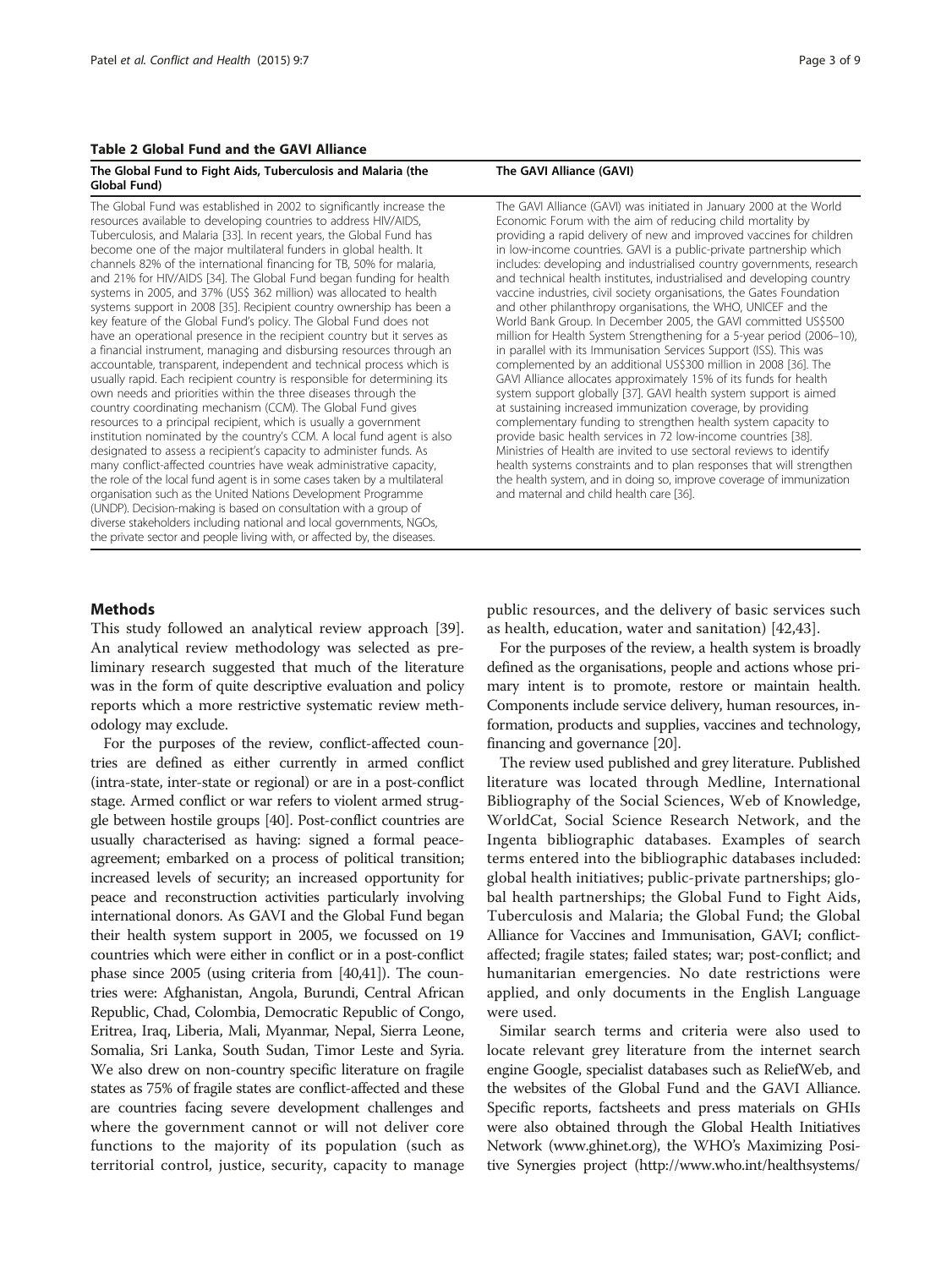[GHIsynergies/en/](http://www.who.int/healthsystems/GHIsynergies/en/)), the Kaiser Family Foundation U.S Global Health Policy website [\(http://kff.org/global-health-policy/](http://kff.org/global-health-policy/)), the Global Fund electronic library [\(http://www.theglobalfund.org/](http://www.theglobalfund.org/en/library/) [en/library/](http://www.theglobalfund.org/en/library/), which provided internal and external evaluations of the Fund), and the Global Fund Observer (a newsletter produced by the NGO Aidspan) ([http://www.](http://www.aidspan.org/index.php?page=gfo) [aidspan.org/index.php?page=gfo](http://www.aidspan.org/index.php?page=gfo)). These sources included country evaluations for Global Fund and GAVI activities from Burundi, Central African Republic, Chad, Democratic Republic of Congo and Somalia (evaluation reports were reviewed for other conflict-affected countries but they did not include relevant findings).

Our analytical framework was the World Health Organization (WHO)'s building blocks of: health services, health workforce, health information, medical products, vaccines and technology, health financing and leadership and governance within these countries [\[20\]](#page-7-0). Data were extracted from the selected evidence based upon these building blocks. This framework enabled us to divide country-level findings from each conflict-affected country by each individual building block. These findings were then compared in the Discussion section using relevant literature on both conflict-affected countries and non-conflict-affected countries to draw out more general findings.

No ethical approval was required for the study as it used a literature review methodology using literature which was already in the public domain.

#### Results

The results are based on examination of the primary and secondary evidence identified in the analytical review using findings from primary and secondary published and grey literature, including evaluation reports from conflictaffected countries. The findings are presented below using the WHO health system building blocks framework [[20](#page-7-0)]. In the Discussion, we seek to bring the findings together to highlight commonalities and put them in a context of health systems strengthening more broadly.

#### Health services

The evidence highlights significant investment in health services in conflict-affected countries as a result of health system support provided by GHIs. Examples include: antiretroviral therapy (ART) for HIV services in the Democratic Republic of Congo; tuberculosis and malaria services throughout Somalia; and expansion of immunisation programmes in Afghanistan, Liberia and Sierra Leone. However, information on broader health service support was limited. For example, while vaccination coverage was reported to have increased significantly in Liberia as a result of GAVI supported work, information is unavailable on GAVI's support for health services more broadly in Liberia and any subsequent

outcomes [[33](#page-7-0)]. Between 2007 and 2009, Afghanistan reported a six per cent increase in its national DTP3 coverage as a result of health system support from the GAVI Alliance [[44\]](#page-7-0), but again little evidence is available on broader health service support and outcomes. GAVI's health system strengthening support in Burundi increased the number of assisted deliveries as more staff were trained in emergency obstetric support and emergency referral systems were also scaled up [\[45\]](#page-7-0). However, estimating the exact contribution that GAVI health system strengthening support interventions have made to this increase is confounded by the fact that Burundi made all prenatal and delivery care free in 2006 [\[45\]](#page-7-0).

Studies have also raised concerns about the vertical nature of health services supported by GHIs. A study on Somalia questioned the necessity and effectiveness of Global Fund funding for tuberculosis programmes, particularly given the lack of resources for other acute health needs such as reducing the country's high maternal death rates [\[27\]](#page-7-0). Similar concerns were raised with regards to substantial support from the Global Fund to fight HIV/ AIDS in Sierra Leone which some in-country stakeholders believed was disproportionately high given the HIV prevalence is less than two per cent [\[33\]](#page-7-0).

#### Health workforce

In most conflict-affected countries, health workers are in short supply and there is a high turnover of health care workers as a result of insufficient salaries in public facilities, poor working conditions and insecurity [\[46,47](#page-7-0)]. The limited available evidence suggests that both the Global Fund and GAVI have invested in providing training and support for health workers in conflict-affected countries, with health worker capacity building funds included as a component of Global Fund and GAVI Alliance grants; but it appears they have not sufficiently addressed this issue, particularly with regards to staff retention and motivation which are particularly pertinent in conflict-affected settings [\[33](#page-7-0),[48\]](#page-7-0). The Global Fund and the GAVI Alliance tend to focus on training health workers on technical areas of specific disease focus and have been criticized for dedicating less attention to system-wide topics such as management and capacity building [[35,47,49](#page-7-0)].

#### Health information

The limited findings suggest that GHI support for collecting timely health information has been valuable in some conflict-affected countries, where health information tends to be very limited [[50,51\]](#page-7-0). For example, in Somalia, the Global Fund helped establish and maintain the national Health Management Information System that collects monthly data from hospitals in the three zones of the country. In Mozambique, investment from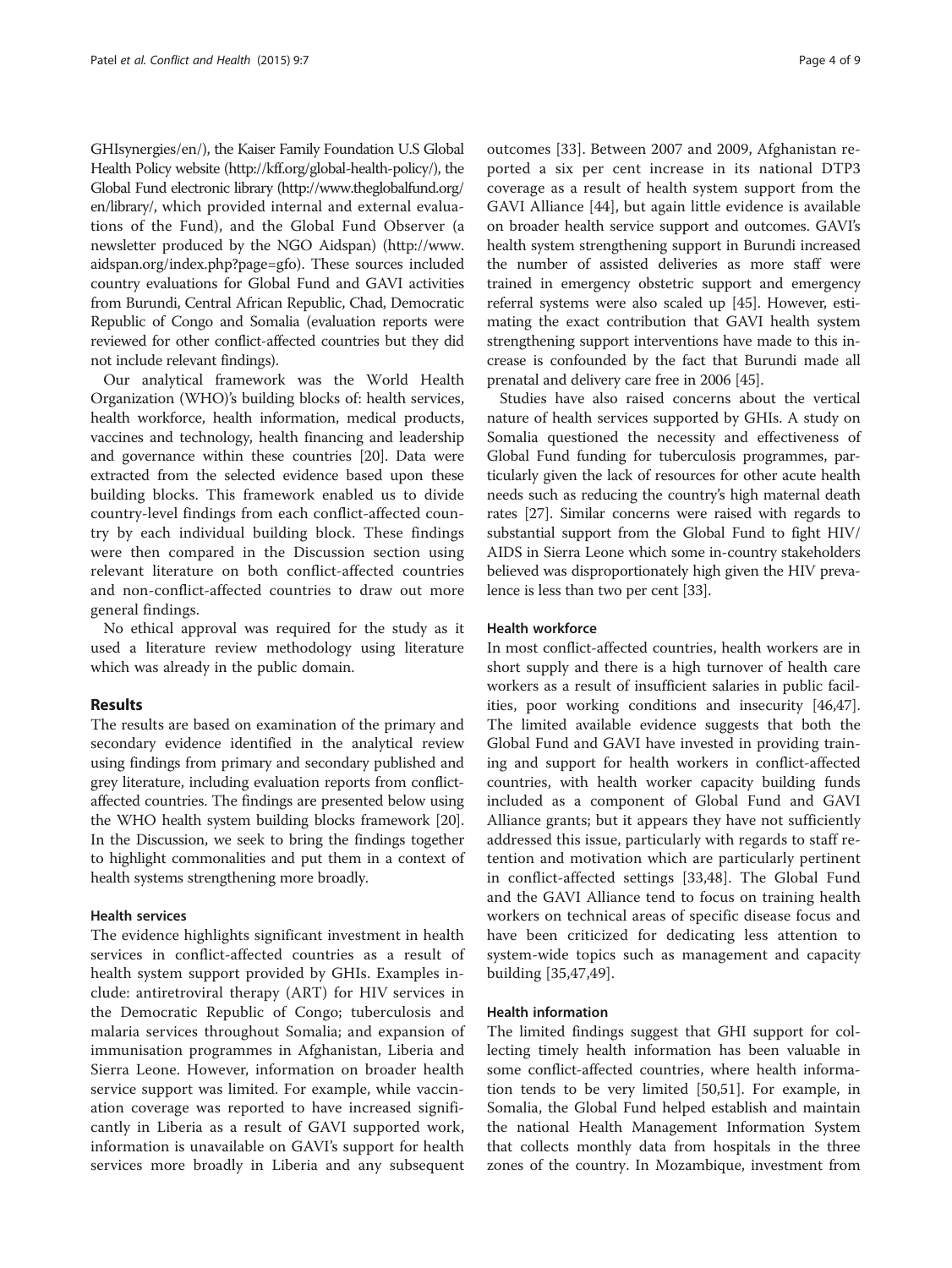the Global Fund was used to develop and implement an electronic records system in three central hospitals [\[35](#page-7-0)]. Liberia and Sierra Leone have also received Global Fund support for collecting health information [[35\]](#page-7-0).

#### Medical products, vaccines and technologies

GHIs provide substantial resources to conflict-affected countries for vaccines, insecticide treated bed nets, antiretroviral therapy and other medical products [\[37](#page-7-0)]. For example, the Global Fund was the only donor funding anti-retroviral therapy treatment in the Central African Republic [\[52](#page-7-0)]. The Somalia national TB programme is entirely dependent on the Global Fund [[53](#page-8-0)]. Funding from GAVI has resulted in increased vaccination coverage in Afghanistan, Liberia, Sierra Leone and several other conflict-affected countries [\[44\]](#page-7-0).

#### Health financing

By mid-2010 the Global Fund had disbursed nearly half (46%) of its overall funding to conflict-affected and fragile countries [[33](#page-7-0)]. It is estimated that 37% of these funds from the Global Fund was directed towards health systems support globally, however it is difficult to ascertain the amounts allocated to the different health system support activities [\[33,35,](#page-7-0)[54](#page-8-0)]. The GAVI Alliance allocates approximately 15% of its funds for health system support globally, but it is unclear what proportion of these funds are allocated for health systems supporting conflictaffected countries [\[37\]](#page-7-0).

Concerns have been raised that the Global Fund's previous funding model (where upfront allocation is provided for three years for a country) meant there was little scope for adapting to the rapidly changing situations commonly found in conflict-affected countries [[43](#page-7-0)]. The sustainability of GHI financing for health systems has also been raised as a challenge [\[33](#page-7-0)]. The Global Fund in particular is under pressure to move quickly with implementation and obtaining rapid results which may undermine longterm health service support [\[48](#page-7-0)]. For example, in Central African Republic, concerns were raised about the longterm sustainability of health services should GHI support be reduced or withheld [\[55\]](#page-8-0).

It was also noted that weak administrative capacity in some conflict-affected countries means that the Global Fund often finds itself in a negative spiral, whereby delays in reporting information delay aid disbursement which leads to delays or reductions in achieving results, which results in poor performance reviews and further reduced spending [[43](#page-7-0)]. As the Global Fund is often the only donor providing lifesaving commodities and related health systems support, such delays lead to stock outs and therefore interruptions in essential treatment [\[43,52\]](#page-7-0).

GHI funded programmes have also been criticized for a failure to channel key resources to conflict-affected

areas or to support refugees or internally displaced persons (IDPs), resulting in potential inequity for key conflictaffected populations [[56](#page-8-0)-[58](#page-8-0)].

#### Leadership and Governance

In the Democratic Republic of Congo, GAVI health system strengthening grants are allocated to various civil society organisations that appear to provide strong leadership and management [\[59\]](#page-8-0). In Somalia, the Global Fund tuberculosis grant was perceived to provide legitimacy for leadership of civil society resulting in a effective national health programme [\[60](#page-8-0)].

Studies have reported that Global Fund grants in fragile states did not perform as well as in stable resourcepoor countries [\[61\]](#page-8-0), with weak governance, corruption and poor leadership consistently identified as constraints in conflict-affected countries [\[36,51](#page-7-0)[,61](#page-8-0)]. We could identify no studies providing evidence on specific ways in which GHIs seek to strengthen governance and leadership within the health system.

Concerns over the governance and management arrangements of GHIs themselves in conflict-affected countries were also raised in the literature [\[61,62](#page-8-0)]. The Global Fund does not have an in-country presence in any recipient country and potential limitations with this arrangement may be especially acute in conflict-affected countries. In most stable recipient countries, the Global Fund disburses its funds directly to the governments [\[63\]](#page-8-0). In countries which lack institutional capacity, such as many affected by conflict, the Global Fund instead uses multilateral or non-governmental organisations to administer grants (e.g. UNICEF in Somalia, UNDP in Syria). As a result, two-thirds of grants in fragile states are administered by multilateral organisations compared to a third of grants in stable resource poor countries [[61\]](#page-8-0). The multilateral organisation is expected to hand over administrative responsibilities to national institutions to strengthen local capacities once sufficient progress and capacity is established. However in many conflict-affected countries this hand over is often problematic, especially if further outbreaks of violence impede capacity building [\[61,64\]](#page-8-0). There is a lack of sufficient evidence on whether or not the engagement of international third parties (such as multilateral or non-governmental organisations), as opposed to governments, is the most effective way of health system support in conflict-affected countries [\[65\]](#page-8-0).

Concerns were also raised in the literature about the responsiveness of GHIs to the contextual challenges of working in conflict-affected situations. For example, South Sudanese health officials spoke of their frustrations about what they perceived as a lack of response from the Global Fund's in-country partners to the 2014 humanitarian crisis in the country [\[66\]](#page-8-0); where looting, closure of health clinics, roadblocks and attacks on health staff has led to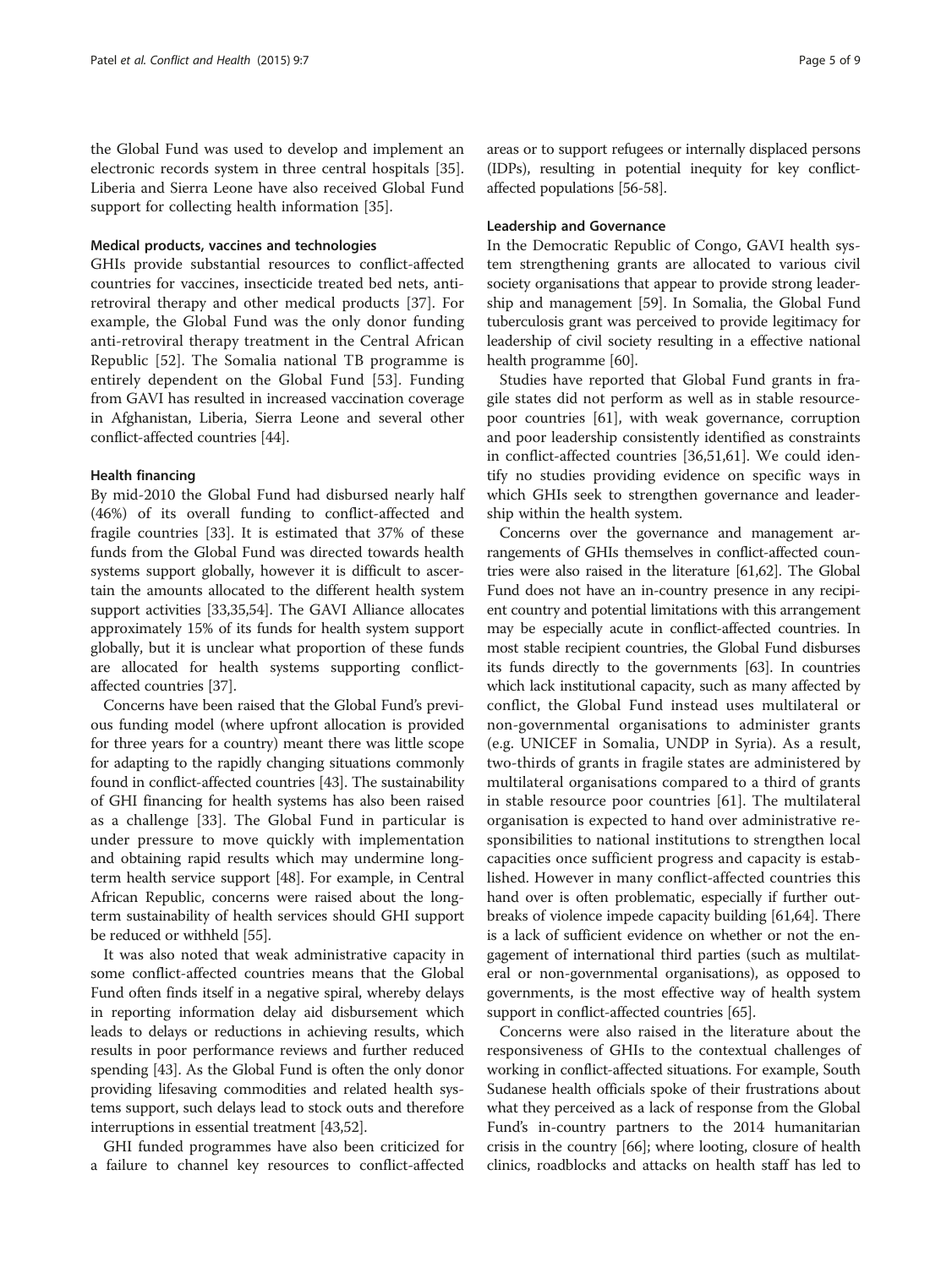the departure of several international partners and interrupted provision and coordination of essential health services supported by the Global Fund [\[67\]](#page-8-0).

A 2012 external review of the GAVI Alliance also noted its limited capacity to respond to the specific needs of conflict-affected and fragile states, and that GAVI's rigid performance-based system (where funds are disbursed on the condition that certain targets are met) was not designed to meet the needs of conflict-affected and fragile countries and that a more flexible and context-tailored engagement with such countries was needed [\[18\]](#page-7-0). Studies have also noted that a one size fits all performance-based scoring system (as used by the GAVI Alliance and the Global Fund) might not allow for the limited availability and quality in data quality inherent in many conflictaffected countries [\[43\]](#page-7-0). The GAVI Alliance has now developed a specific policy for conflict-affected and fragile states in order to be more responsive to their contextual needs, taking a country-by-country approach and subdividing countries into those experiencing chronic fragile situations and those experiencing a more acute short term humanitarian emergency [\[43,](#page-7-0)[68,69](#page-8-0)]. For countries affected by acute humanitarian emergencies that do not have existing GAVI health system support, the GAVI Alliance will accept an emergency health system strengthening application by the country or by multilateral agencies such as WHO or UNICEF [[69\]](#page-8-0). For countries experiencing chronic long-term conflict, GAVI is endorsing a more flexible and context-specific approach with regard its funding ceilings and channels [[69\]](#page-8-0).

#### **Discussion**

To the best of our knowledge, this is the first analytical review on the influence of the Global Fund and the GAVI Alliance on health systems of conflict-affected countries. These GHIs have unquestionably saved or prolonged millions of lives in low and middle-income countries, including conflict-affected countries [\[70\]](#page-8-0). Although the evidence is limited, the findings do suggest increasing engagement of both GHIs across all the inter-linked health system components in conflict-affected countries. We should welcome effective and appropriate GHI engagement with conflict-affected countries if it seeks to support health systems and avoids verticalisation and related distortions. Key strengths of the Global Fund and the GAVI Alliance on health systems of conflict-affected countries include: improvements in immunisation coverage, increased financing for health system components such as human resources, improved availability of health information, and greater civil society participation. However, key limitations of their health system support include inequitable financing towards specific diseases, inadequate attention to long-term capacity building, and the lack of specific policies for conflict-affected countries.

Many of the findings from the literature on these GHIs in conflict-affected countries reflect those from studies of stable resource poor countries [[9,11\]](#page-7-0). The literature from stable countries highlights positive effects on health systems including: rapidly scaling up funding; improved access and uptake of health services targeted by the two GHIs; health worker capacity building and training for targeted health services; availability and accuracy of good quality health information related to the targeted interventions; and increasing involvement of civil society organisations [\[9,11\]](#page-7-0). Negative effects of GHIs in stable countries include: distorting priorities within the health system such as supplies, equipment, hospital capacity, management and over-site; distorted financing and provision of health services and policies; attrition of the health workforce from the public sector to better funded services targeted by GHIs; and separate supply and parallel information systems which increases bureaucracy, inefficiencies and workload [\[9,11](#page-7-0)].

A key issue specific to conflict-affected countries was that GHIs should be more flexible in recognising and responding to the specific health system and contextual factors in conflict-affected countries, particularly related to capacity, security and risk, and how GHI responses should vary during the emergency, post-emergency and reconstruction phases of conflict [\[71\]](#page-8-0). The Global Fund appears not to have a specific policy for working in fragile and conflict-affected countries [\[43](#page-7-0)[,72](#page-8-0)]. It holds all countries to similar monitoring and evaluation requirements and time frames regardless of their institutional capacity [[33\]](#page-7-0), and fails to recognise how conflict-affected countries commonly have very different trajectories of governance and health system capacity [[33](#page-7-0)]. However, it is currently evaluating how to improve overall effectiveness in conflict-affected countries, including how its operating policy can be tailored to different country contexts and capacity levels [\[43\]](#page-7-0). This includes exploring the introduction of a more rapid response mechanism, so that, for example, HIV and TB treatment is not interrupted, due to violence and insecurity [[43](#page-7-0)]. In addition, under the Global Fund's New Funding Model, which was adopted in November 2012, the Fund is committed to a more flexible and context-specific approach, particularly for 'challenging operating environments' such as conflict-affected countries. However, it remains unclear how the Fund's New Funding Model will affect health system strengthening in conflict-affected countries [[73\]](#page-8-0). The GAVI Alliance has recently also followed a more flexible approach to allow it to be more responsive to conflict-affected and fragile country needs, including those in more acute crises. Future research should explore how effectively these new approaches are supporting the overall health system in conflict-affected countries, including at the different stages of crises. This should include whether they are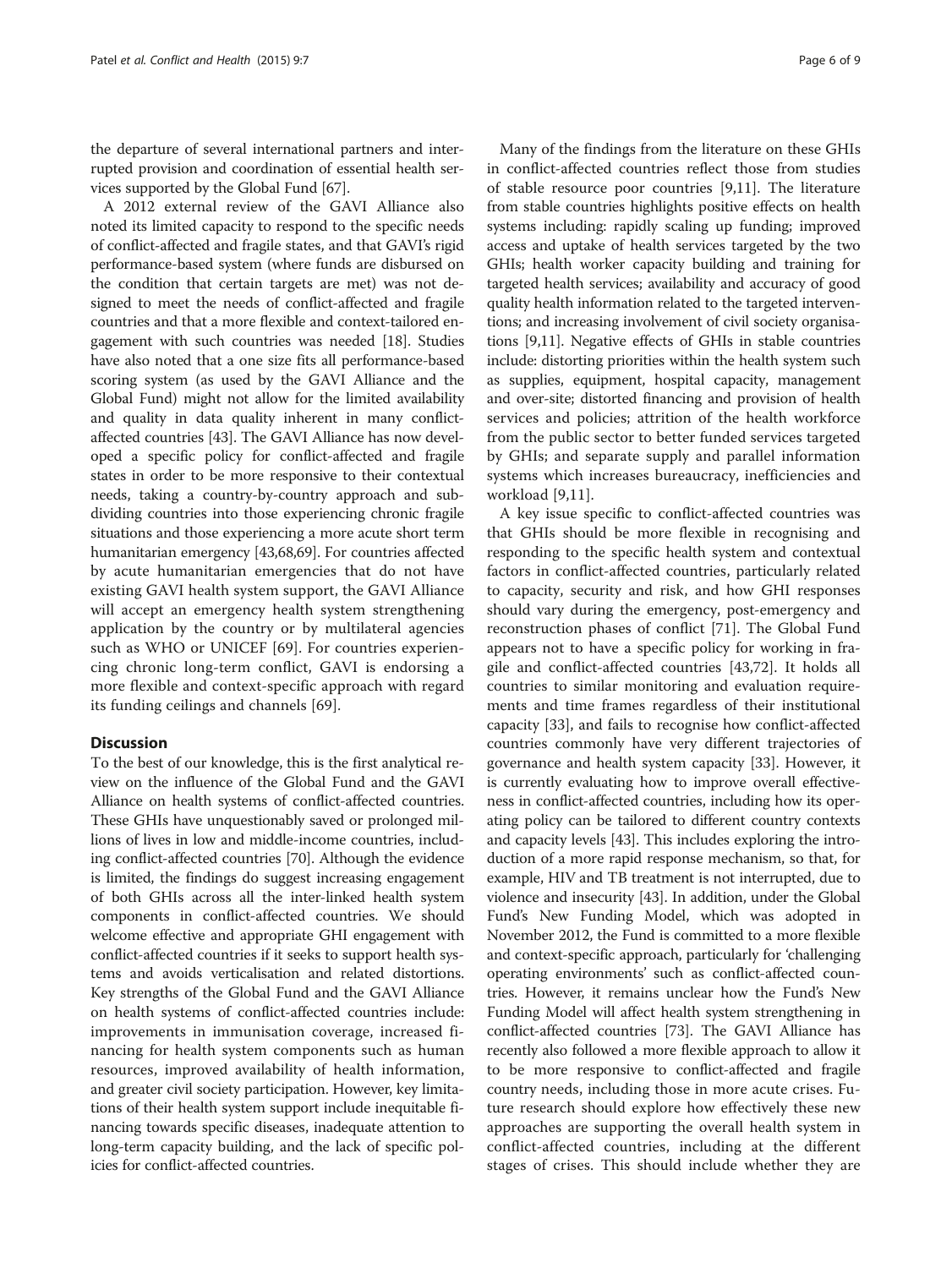more responsive to the needs of specific conflictaffected populations such as IDPs and refugees [[57,74](#page-8-0)].

The limited available evidence means that it is unclear how responsive GHI activities in conflict-affected countries are to the health system needs of recipient countries [\[71\]](#page-8-0). It is also difficult to assess the specific health system effects of the Global Fund and the GAVI Alliance funding given the complexity of actors and influences and contextual constraints. There is also a lack of consensus and clarity on how health system support is to be measured and how such support can be analysed. Indepth country case-studies are needed to investigate and compare how responsive the Global Fund and the GAVI Alliance are to the specific and changing health system needs of acute conflict, early-recovery and post-conflict contexts [[10](#page-7-0),[11](#page-7-0)]. These should include the way in which contextual factors such as security, overall governance, infrastructure, and technological barriers may influence health systems strengthening. Evidence is also needed to explore these issues at the sub-national level in countries experiencing conflict only in certain regions (for example, Darfur in Sudan or in Eastern Democratic Republic of Congo) so that national-level data do not disguise specific issues in conflict-affected regions. Inter-disciplinary studies drawing on the social and political sciences could be used to explore the influence of GHIs on governance in conflict-affected countries where government capacity, willingness and legitimacy is often challenging [\[75](#page-8-0)]. Comparative case-studies of health system capacity and GHI roles in both conflict-affected and non-conflict-affected resource poor countries and settings would also be useful.

The limited evidence also means that it was difficult to determine the extent of health systems support, for example, whether it was circumscribed to those activities that directly support the mandates of the GHIs, or whether they sought to support the health system more broadly. Further research could explore this differentiation further by drawing on work elsewhere on differences between health system strengthening and health system support, as related to particular GHI mandates [\[21,8](#page-7-0)].

The limited evidence found in this study focused mostly on health system supply-side issues such as health services, financing, information and medical products. Further research could investigate GHIs' influence on health system demand-side issues such as barriers to accessing health services (which are particularly pertinent in conflict-affected countries), health-seeking behaviour, health worker motivation, equity, and the quality of health services [\[21\]](#page-7-0).

Most of the analysis in our paper is based on country evaluations and literature on health systems and GHIs is from African conflict-affected countries, Afghanistan and Syria. This largely reflects the disbursement of conflict and the epidemiological profiles of the conflict-affected countries. However, key information gaps exist on this topic for conflict-affected countries such as Iraq, Nepal and Myanmar.

The limited evidence on GHIs' influence on conflictaffected countries probably reflects contextual challenges of insecurity, limited management and stewardship capacity, limited operational service delivery capacity, greater challenges with monitoring and evaluation facing GHIs in these settings. In addition, conducting monitoring, evaluation and research in conflict-affected settings is logistically and politically difficult, with little research funding devoted to such settings [[76,77](#page-8-0)].

#### Limitations

The main limitation of this study is not using a systematic review approach but this was due to the reasons given above. We also focused only on two GHIs but this was because preliminary analysis suggested that the other major GHIs such as PEPFAR only recently began to engage with conflict-affected countries.

#### Conclusion

There is a growing body of literature on the interaction between GHIs and health systems in stable countries. However, this exploratory review suggests there is a very limited evidence-base specifically for conflict-affected countries. The study identified an increasing willingness to invest in conflict-affected countries, rapidly scaling up health system components such as health services, human resources, procurement, guidelines and protocols. However, negative influences included distorting priorities within the health system such as supplies, equipment, hospital capacity, management and oversite, inequitable financing of disease-specific services over other health services, diverting staff from essential health care services to lower priority disease services, inadequate attention to capacity building, and burdensome reporting requirements. Context-specific approaches are required to inform GHI policies and activities in conflict-affected countries given their security, governance and capacity challenges. There appears to be increasing engagement from international donors and agencies, including GHIs, to support health systems in conflictaffected countries, and further research should be conducted to help support this engagement.

#### Competing interests

The authors declare that they have no competing interests.

#### Authors' contributions

PP, RC and BR conceptualised and designed the study. PP conducted the literature review and analysed the findings. PP, RC and BR drafted the manuscript. All authors read and approved the final manuscript.

#### Acknowledgement

This manuscript is part of the 'Filling the Void: Health systems in fragile and conflict affected states' thematic series.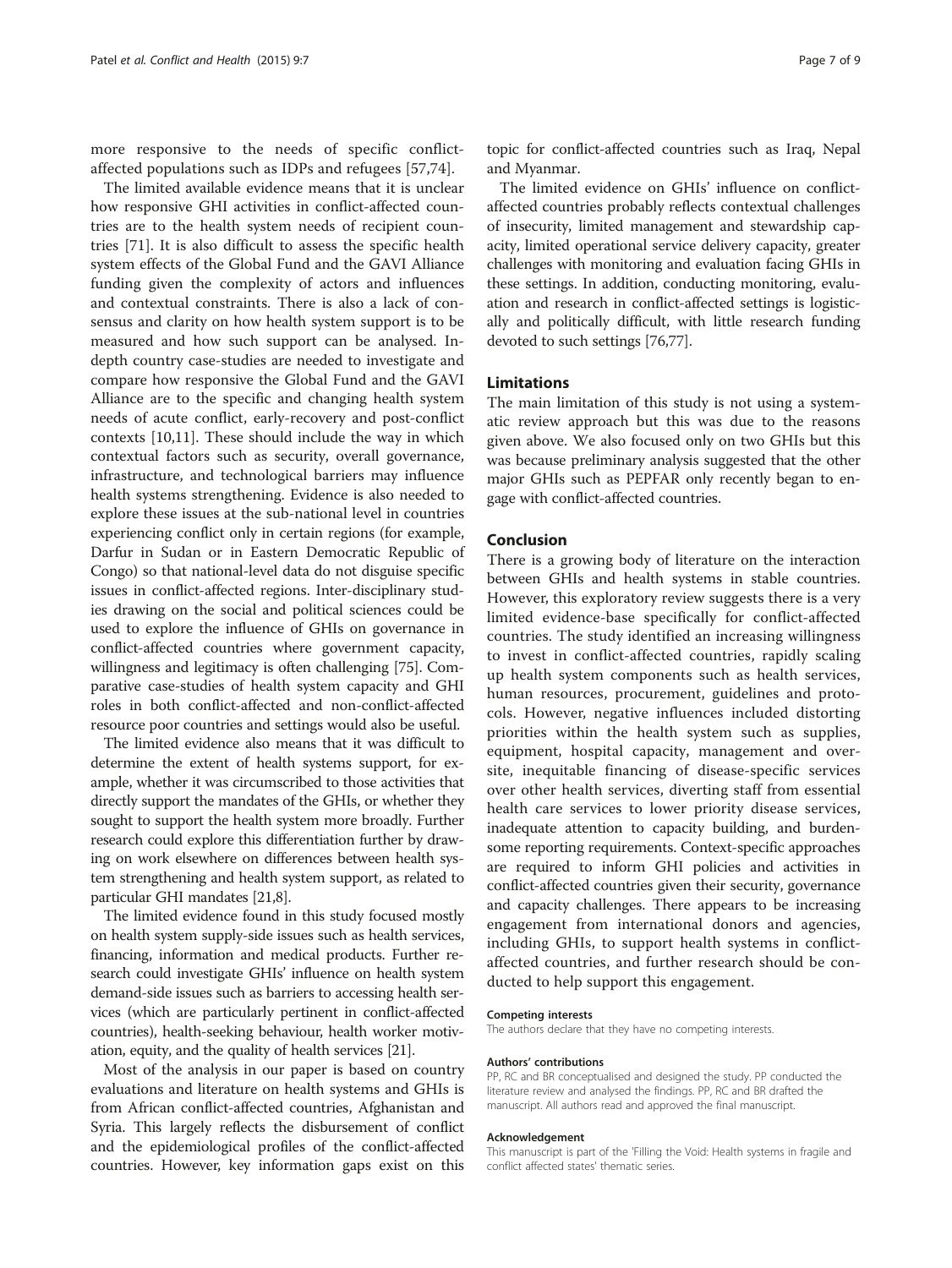#### <span id="page-7-0"></span>Author details

<sup>1</sup>Global Health and Security, Department of War Studies, King's College London, London, UK. <sup>2</sup>Save the Children UK, London, UK. <sup>3</sup>Health Systems & Policy, London School of Hygiene & Tropical Medicine, London, UK.

#### Received: 16 May 2014 Accepted: 5 January 2015 Published online: 02 February 2015

#### References

- 1. Newbrander W. Rebuilding health systems and providing health services in fragile states. Cambridge MA; 2007.
- 2. Gates S, Hegre H, Nygard HM, Strand H. Development consequences of armed conflict. World Dev. 2012;40(9):1713–22.
- 3. World Bank. Conflict, Security and Development. World Development Report 2011. Washington: World Bank; 2011.
- 4. Pavignani E. Health service delivery in post-conflict states: high level forum on the health MDGs; 2005.
- Waters H, Garrett B, Burnham G. Rehabilitating health systems in postconflict situations. Baltimore, USA: United Nations University; 2007.
- 6. Sondorp E, Patel P. The role of health services in conflict-ridden countries. J Health Serv Res Policy. 2004;9(1):4–5.
- 7. Bornemisza O, Zwi A. Neglected Health Systems Research: Health Policy and Systems Research in Conflict-Affected Fragile States. Geneva: World Health Organisation; 2009.
- Taylor L. Absorptive capacity of health systems in fragile states. 2005; HLSP Technical approach paper.
- 9. Biesma RG, Brugha R, Harmer A, Walsh A, Spicer N, Walt G. The effects of global health initiatives on country health systems: a review of the evidence from HIV/AIDS control. Health Policy Plan. 2009;24(4):239–52.
- 10. Marchal B, Cavalli A, Kegels G. Global health actors claim to support health system strengthening: is this reality or rhetoric? PLoS Med. 2009;6(4):e1000059.
- 11. Samb B, Evans T, Dybul M, Atun R, Moatti JP, Nishtar S, et al. An assessment of interactions between global health initiatives and country health systems. Lancet. 2009;373(9681):2137–69.
- 12. Oliveira Cruz V, McPake B. Global Health Initiatives and aid effectiveness: insights from a Ugandan case study. Global Health. 2011;7(1):20.
- 13. Sridhar D, Batniji R. Misfinancing global health: a case for transparency in disbursements and decision making. Lancet. 2008;372(9644):1185–91.
- 14. The Global Fund. A Strategy for the Global Fund: accelerating the effort to save lives. Geneva; 2008 [18.05.08]; Available from: [http://www.](http://www.theglobalfund.org/en/files/publications/strategy/Strategy_Document_HI.pdf)
- [theglobalfund.org/en/files/publications/strategy/Strategy\\_Document\\_HI.pdf](http://www.theglobalfund.org/en/files/publications/strategy/Strategy_Document_HI.pdf). 15. GAVI Alliance. GAVI Alliance strategy (2007–2010). Geneva: GAVI Alliance; 2006 Contract No.: 18.08.08.
- 16. PEPFAR. The power of partnerships: fourth annual report to congress on PEPFAR (2008). Annual report to congress 2008. Washington; 2008.
- 17. The Global Fund. Monitoring and evaluation toolkit: HIV, tuberculosis and malaria and health systems strengthening. Geneva: The Global Fund; 2009.
- 18. GAVI Alliance. Improving GAVI's engagement and effectiveness in fragile states; 2006.
- 19. Alliance GAVI. GAVI Alliance Progress Report 2008. Geneva: GAVI Alliance; 2009.
- 20. WHO. Everybody's business: strengthening health systems to improve health outcomes: WHO's framework for action. Geneva: World Health Organisation; 2007.
- 21. Chee G, Pielemeier N, Lion A, Connor C. Why differentiating between health system support and health system strengthening is needed. Int J Health Plann Manage. 2013;28(1):85–94.
- 22. Hafner T, Shiffman J. The emergence of global attention to health systems strengthening. Health Policy Plan. 2012; Jan;28(1):41-50
- 23. Carty L, Glassman A, Morrison J, Reeves M. GAVI's Future: steps to build strategic leadership, financial sustainability, and better partnerships. Washington, DC.: Center for Strategic and International Studies, Center for Global Development; 2011.
- 24. Storeng KT. The GAVI Alliance and the 'Gates approach' to health system strengthening. Glob Public Health. 2014;9(8):865–79.
- 25. GAVI Secretariat. Improving GAVI's engagement and effectiveness in fragile states; 2006.
- 26. Carlson C, Druce N, Sadanandan R, Sancho J, De Loor R. GHP Study Paper 7: assessing the impact of global health partnerships. London: Department for International Development (DFID), Centre HR; 2004.
- 27. Capobianco E, Naidu V. A review of health sector aid financing to Somalia (2000–2006): The World Bank. 2007.
- 28. WHO. Neglected health systems research: health policy and systems research in conflict-affected fragile states: Alliance for Health Policy and Systems Research; 2008.
- 29. Warsame A, Patel P, Checchi F. Patterns of funding allocation for tuberculosis control in fragile states. Int J Tuberc Lung Dis. 2014;18(1):61–6.
- 30. Rockers PC, Kruk ME, Laugesen MJ. Perceptions of the health system and public trust in government in low- and middle-income countries: evidence from the World Health Surveys. J Health Polit Policy Law. 2012;37(3):405–37.
- 31. Patel P, Roberts B, Guy S, Lee-Jones L, Conteh L. Tracking official development assistance for reproductive health in conflict-affected countries. PLoS Med. 2009;6(6):e1000090.
- 32. Patel P, Roberts B, Conteh L, Guy S, Lee-Jones L. A review of global mechanisms for tracking official development assistance for health in countries affected by armed conflict. Health Policy. 2011;100(2–3):116–24.
- 33. Sridhar D, Tamashiro T. Vertical funds in the health sector: lessons for education from the Global Fund and GAVI. 2009.
- The Global Fund. Fighting AIDS, Tuberculosis and Malaria. [15 May 2014]; Available from: [http://www.theglobalfund.org/en/about/diseases/.](http://www.theglobalfund.org/en/about/diseases/)
- 35. Warren AE, Wyss K, Shakarishvili G, Atun R, de Savigny D. Global health initiative investments and health systems strengthening: a content analysis of global fund investments. Global Health. 2013;9(1):30.
- 36. Galichet B, Goeman L, Hill PS, Essengue MS, Hammami N, Porignon D, et al. Linking programmes and systems: lessons from the GAVI Health Systems Strengthening window. Trop Med Int Health. 2010;15(2):208–15.
- 37. Chinedu A. BJ, MD, M.S, Joanne Beswick MA. A Comparison of the Global Fund and The GAVI Alliance with emphasis on health system. Waltham, MA: Brandeis University; 2009.
- 38. Goeman L, Galichet B, Porignon DG, Hill PS, Hammami N, Essengue Elouma MS, et al. The response to flexibility: country intervention choices in the first four rounds of the GAVI Health Systems Strengthening applications. Health Policy Plan. 2010;25(4):292–9.
- 39. Drager S, Gedik G, Dal Poz MR. Health workforce issues and the Global Fund to fight AIDS, Tuberculosis and Malaria: an analytical review. Hum Resour Health. 2006;4:23.
- 40. Wallensteen P, Sollenberg M. Armed conflict 1989–2000. J Peace Res. 2001;38:629–44.
- 41. Uppsala University. The Uppsala conflict data program datasets. [10 November 2014]; Available from:<http://www.pcr.uu.se/research/ucdp/datasets/>.
- 42. DFID. Why we need to work more effectively in fragile states: Department for International Development; 2005.
- 43. Fund G. Thematic review of the global fund in fragile states: framing document. 2013.
- 44. GAVI. Health system strengthening support. 2012; Available from: [http://](http://www.gavialliance.org/support/hss/) [www.gavialliance.org/support/hss/](http://www.gavialliance.org/support/hss/).
- Carlson C, Karibwami AD. Burundi case study: GAVI health system strengthening support evaluation. 2009.
- 46. Doull L, Campbell F. Human resources for health in fragile states. Lancet. 2008;371(9613):626–7.
- 47. Cailhol J, Mathole T, Parsons A, Sanders D, Kandondo D, Ndayiragije I, et al. Burundi: Building a health system together with Global Health Initiatives, in the aftermath of war. Interactions between Global Health Initiatives and Health Systems: Evidence from Countries: The Maximizing Positive Synergies Academic Consortium; 2009.
- 48. Stillman K, Bennett S. System wide effects of the Global Fund: interim findings from three country studies. Bethesda; 2005.
- 49. Vujicic M, Weber SE, Nikolic IA, Atun R, Kumar R. An analysis of GAVI, the Global Fund and World Bank support for human resources for health in developing countries. Health Policy Plan. 2012;27(8):649–57.
- 50. World Bank: The Multi-Country HIV/AIDS Program for Africa [17 February 2012]; Available from: [http://web.worldbank.org/WBSITE/EXTERNAL/](http://web.worldbank.org/WBSITE/EXTERNAL/COUNTRIES/AFRICAEXT/EXTAFRHEANUTPOP/EXTAFRREGTOPHIVAIDS/0,,contentMDK:20415735~menuPK:1001234~pagePK:34004173~piPK:34003707~theSitePK:717148,00.html) [COUNTRIES/AFRICAEXT/EXTAFRHEANUTPOP/EXTAFRREGTOPHIVAIDS/0,,](http://web.worldbank.org/WBSITE/EXTERNAL/COUNTRIES/AFRICAEXT/EXTAFRHEANUTPOP/EXTAFRREGTOPHIVAIDS/0,,contentMDK:20415735~menuPK:1001234~pagePK:34004173~piPK:34003707~theSitePK:717148,00.html) [contentMDK:20415735~menuPK:1001234~pagePK:34004173~](http://web.worldbank.org/WBSITE/EXTERNAL/COUNTRIES/AFRICAEXT/EXTAFRHEANUTPOP/EXTAFRREGTOPHIVAIDS/0,,contentMDK:20415735~menuPK:1001234~pagePK:34004173~piPK:34003707~theSitePK:717148,00.html) [piPK:34003707~theSitePK:717148,00.html.](http://web.worldbank.org/WBSITE/EXTERNAL/COUNTRIES/AFRICAEXT/EXTAFRHEANUTPOP/EXTAFRREGTOPHIVAIDS/0,,contentMDK:20415735~menuPK:1001234~pagePK:34004173~piPK:34003707~theSitePK:717148,00.html)
- 51. Ferrinho P, Drame M, Tumusiime P. Perceptions of the usefulness of external support to immunization coverage in Chad: an analysis of the GAVI-Alliance cash-based support. Pan Afr Med J. 2013;15:44.
- 52. Garmaise D. Audit of grants to Central African Republic highlights difficulties of operating in challenging environments. Global Fund Observer Newsletter; 2013.